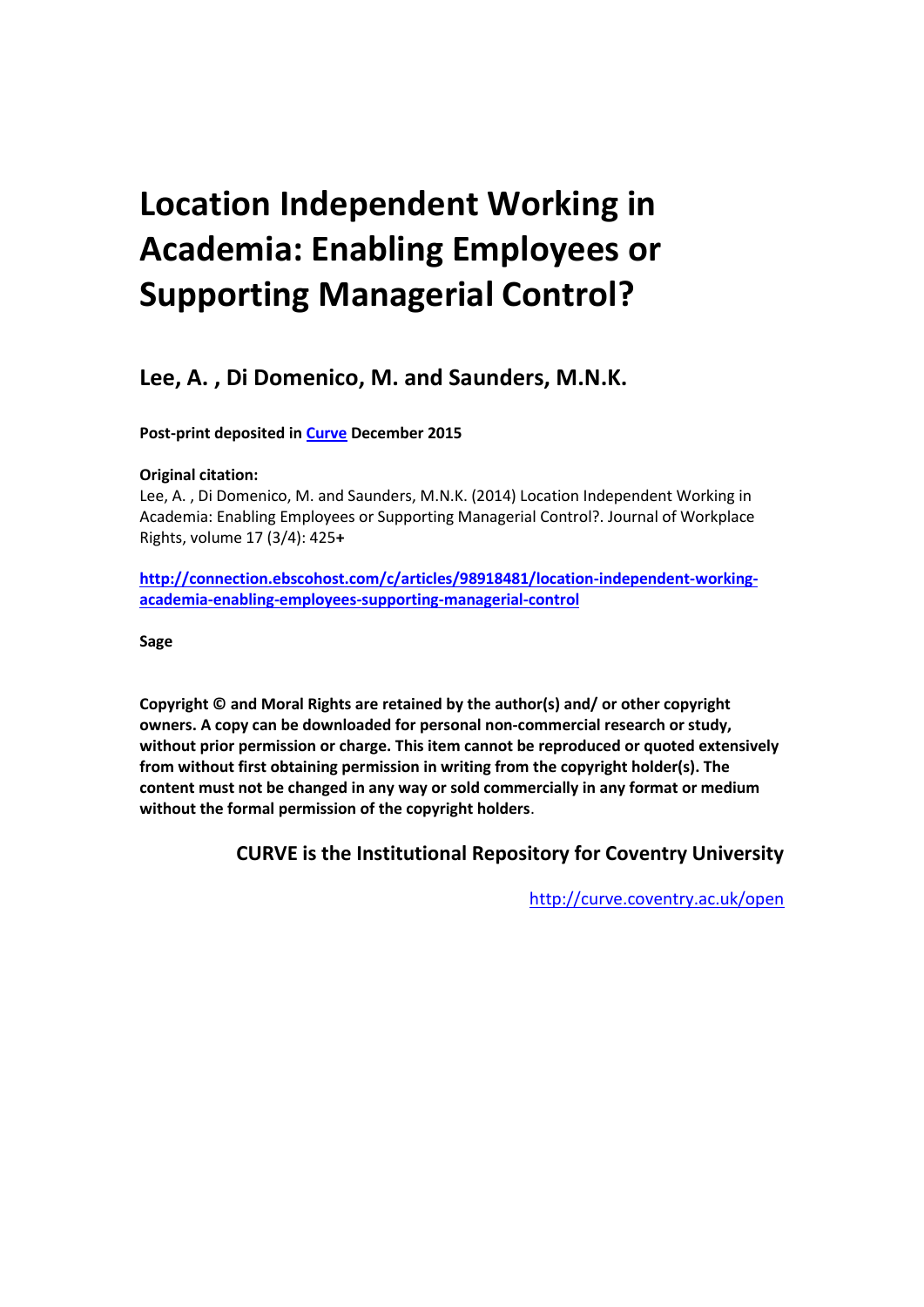## **LOCATION INDEPENDENT WORKING IN ACADEMIA: ENABLING EMPLOYEES OR SUPPORTING MANAGERIAL CONTROL?**

# **AMANDA LEE**

# **MARIALAURA DI DOMENICO**

# **MARK N. K. SAUNDERS**

*University of Surrey, Guildford, UK*

This is a pre-publication version of:

Lee A, Di Domenico, ML and Saunders MNK (2014) Location Independent Working in Academia: Enabling Employees or Supporting Managerial Control? *Journal of Workplace Rights* Vol. 17, No 3-4, pp.425-422/

#### **ABSTRACT**

In this article, we consider the extent to which the practice of location independent working (LIW) enables academic employees to make choices and have agency in their life-work balance, and the extent to which it may support (or potentially be used as a form of resistance to) increased managerial control. Set within the context of an increasingly performanceled, managerialist public sector landscape, the impact and implications of these working practices are examined through the lens of labour process theory. Drawing on findings from an ongoing in-depth ethnographic study set in a post-1992 university business school in central England, we suggest that the practice of LIW is being used both to enable employees and to support managerial control.

# **BACKGROUND AND FOCUS OF OUR RESEARCH**

Within Mercia University, our case-study, post-1992 university business school, LIW refers to a formalised contractual arrangement whereby academics forego a dedicated office space on campus and work via hot desks, or remotely off campus. Although such LIW initiatives are often promoted as a tool to encourage flexibility and choice, they may also be necessitated by drives to improve efficiency. In this sense, they might be construed as a managerialist intervention. Alternatively, academics could be opting for a formalised LIW contract in an attempt to escape or resist the managerialist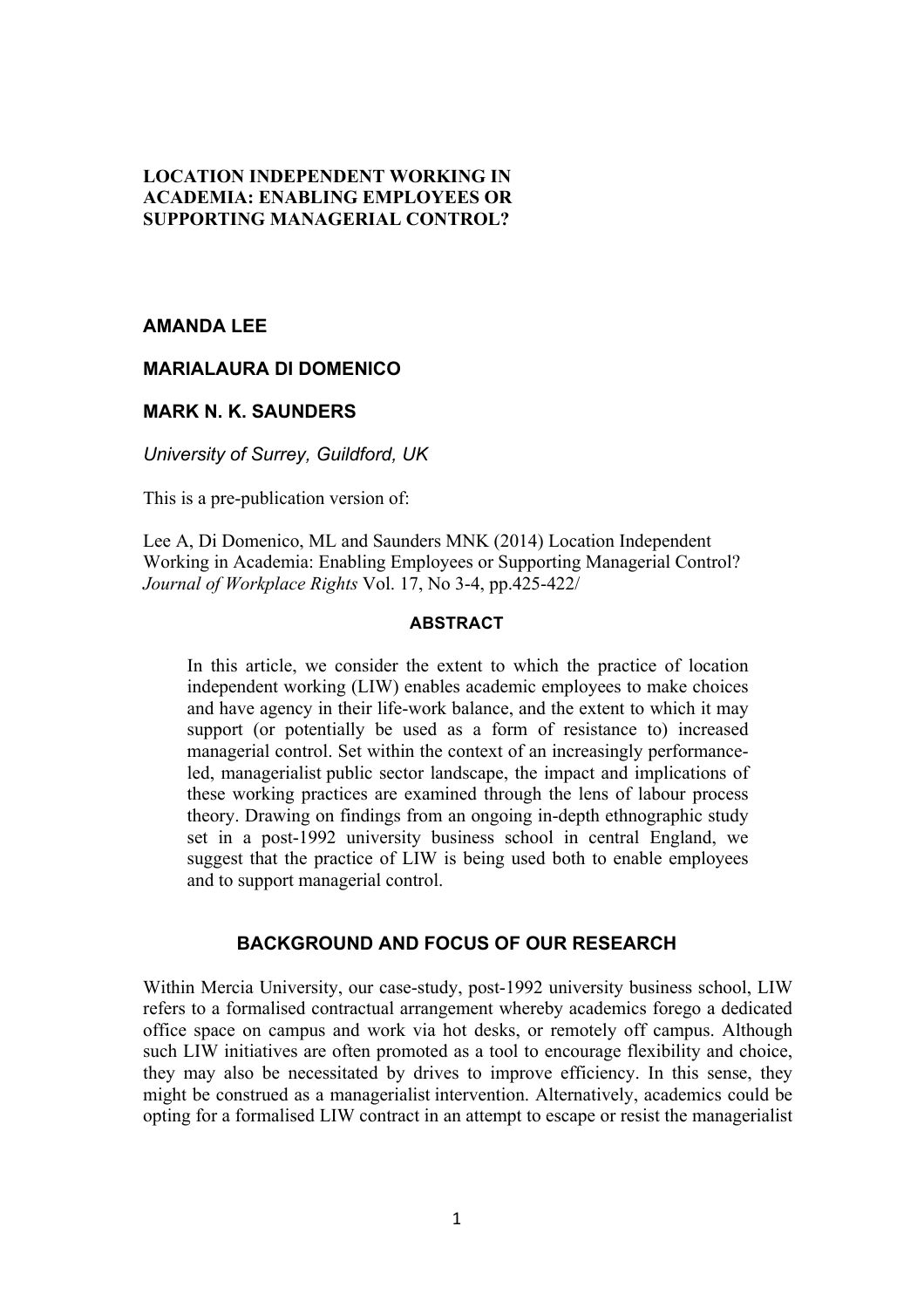landscape, or to obtain more choice and control in their working lives. However construed, the influence of managerialism and new public management (NPM) and the possible effects or tensions created by them cannot be ignored.

Driven by a bid to secure Joint Information Systems Committee (JISC) funding, an LIW pilot scheme was introduced in 2008 for academics within Mercia University. This scheme had been developed from a similar initiative that had been implemented successfully in a nonacademic, commercial subsidiary of the university. Funding was secured under the rubric of "Institutional Exemplars," defined by JISC (2007: 1) as "projects aimed at supporting existing institutional strategies by providing solutions to institution-wide problems, based upon proven practices, technologies, standards and services. The solutions will act as exemplars to other institutions by demonstrating innovation and good practice, and building knowledge and experience, which can be shared across institutions." This definition, which explicitly sets out support for institutional strategies, seems to reinforce new managerialist ideologies aimed at legitimising managerial control. From the university's perspective, the main aim of the scheme was "to demonstrate that LIW can bring significant benefits to staff in academic departments, their employers and students and to build an LIW framework that can be adopted by other members of the JISC community" (Morris, 2009: 4). Even here, the discourse assumes that LIW will produce benefits for all concerned, not simply enable academics.

Within Mercia University Business School, 25 academic staff members (approximately 10% of those eligible) opted to take part in the pilot scheme. A formal evaluation report produced in 2009 pronounced the pilot a success and concluded that the university was not alone in recognising the widespread benefits that flexible working arrangements could afford. Nevertheless, it was acknowledged that LIW might not be applicable to all categories of staff, or indeed across all institutions. It was further acknowledged that staff needed time to adapt to working within an LIW framework, as did their colleagues, managers, and students. Finally, the report recommended: "It will be important to undertake some longer term follow-up of LIW staff behaviours and activities in order to assess the full impact of LIW" (Morris, 2009: 12). Since 2009, the scheme has continued to be available to all academic staff within the business school. While the overall number of academics in the business school has grown to around 370, the proportion of LIW academics has remained constant at 10%. At the time of writing, there had been no long-term or indeed any substantial follow-up assessment of the impact of LIW since the original report published in 2009.

From the first author's direct observations and discussions with staff, it has become apparent that tensions exist between LIW academics, non-LIW academics, and managers (who may themselves be academics). Furthermore, employees appear to be choosing LIW for a variety of reasons (e.g., to have greater freedom and autonomy over where, when, and how to work) and to achieve a variety of ends (e.g., uninterrupted time to focus on research outputs). Therefore, within this article, our overall aim is to consider to what extent the practice of location independent working enables employees and/or supports managerial control. We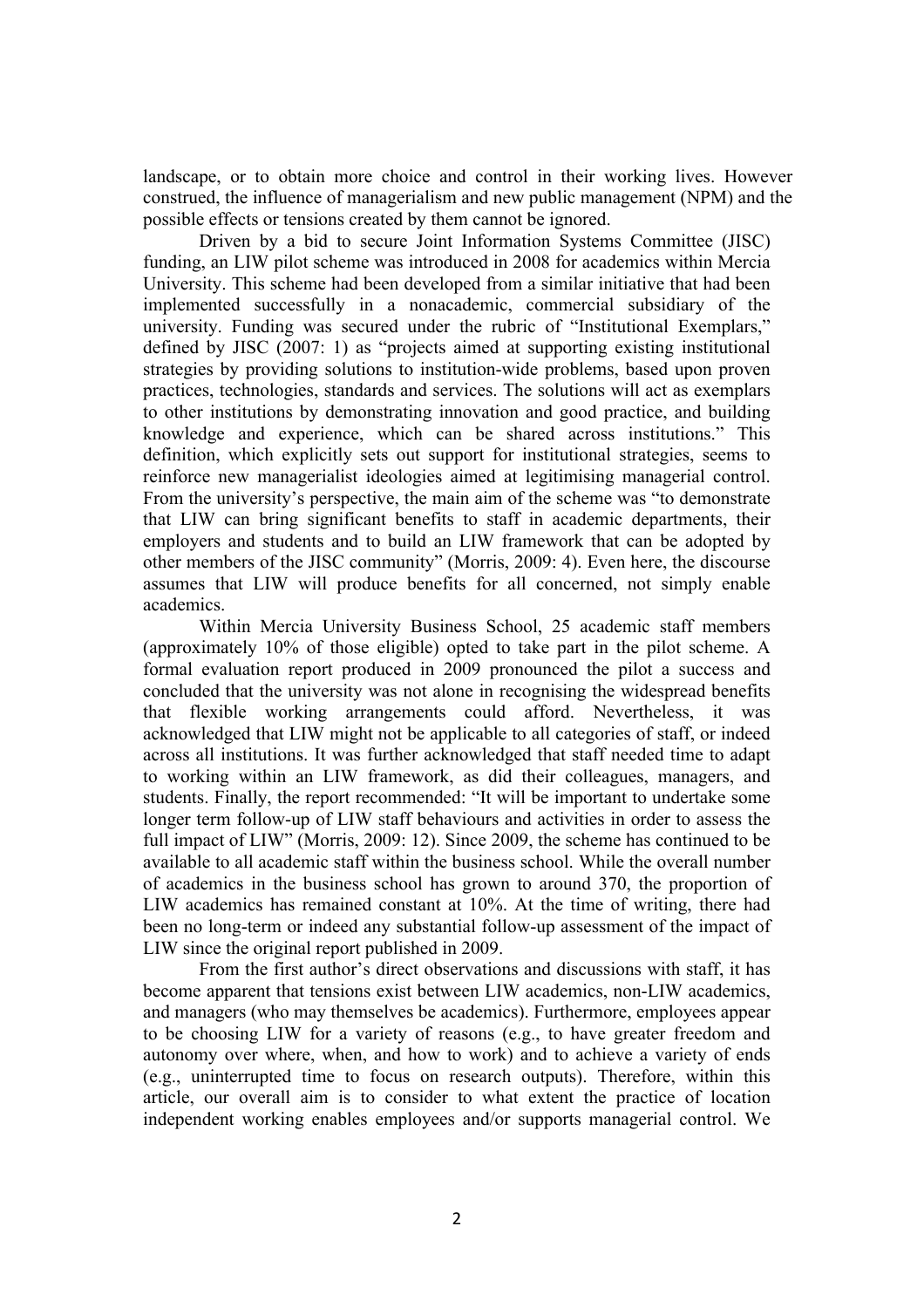begin by setting up the theoretical framework for the research and providing an overview of labour process theory (LPT), new managerialism, and new public management (NPM) in the general context of public sector organisations and the specific context of higher education institutions (HEIs). Second, we explore academics' responses to managerialism, such as acquiescence, compliance, resistance, and/or subversion, or even using/taking control of rules and practices to their own advantage. Third, we consider the implications of this for the evolving face of the academic. Finally, we present preliminary findings from our initial observations and data collection that reveal specific examples of academic resistance and highlight the changing nature of academic work.

# **LITERATURE AND RESEARCH EVIDENCE UNDERPINNING OUR STUDY**

#### **The Academic Labour Process**

As previously indicated, labour process theory (LPT) (Braverman, 1974; Burawoy, 1979; Knights & Willmott, 1990; Marx, 1867/1990; Thompson, 1989; Thompson & Smith, 2009) provides the underpinning theoretical framework that we use to examine the impact and implications of the potentially managerialist working practices. In particular, it provides a useful theoretical lens with which to examine the complexity of contemporary academic workplaces and the nature of the relationships that exist between academics, managers (who may themselves be academics), the institution, and trade unions.

According to Marx (1867/1990), the labour process under capitalism can be contextualised as an exploitative relationship in favour of the minority, the ruling classes (the owners of production), and the majority, the working classes (the sellers of labour). For Marx, the main components of the labour process included the following: the personal activity of men and women; the subject of the work; and the instruments of the work. Although Marx himself would not have placed intellectuals in the proletariat, in the context of academia the labour process could be represented as including the academics themselves, involving issues pertaining to social interactions at work and reactions to the working environment; the nature of the work they do, for example, teaching, research, and management; and the instruments of work, which could be material, such as laptops, smart phones, and other facilities/equipment, or intangible, such as knowledge, skills, and experience.

Although Marx wrote over a century ago, his thoughts and ideas continue to be adapted, developed, and debated in the 21st century. The 1970s saw a resurgence of interest, with writers such as Braverman (1974), Friedman (1977), Burawoy (1979), and Edwards (1979) applying Marxist labour process philosophies to the organisation and structure of work and labour. Smith (2008) comments on Braverman's contribution to a reevaluation of Marxist ideas, in particular, to a change in emphasis toward the examination of structural workplace conflict at the micro level. Nevertheless, within the contemporary literature there is still a great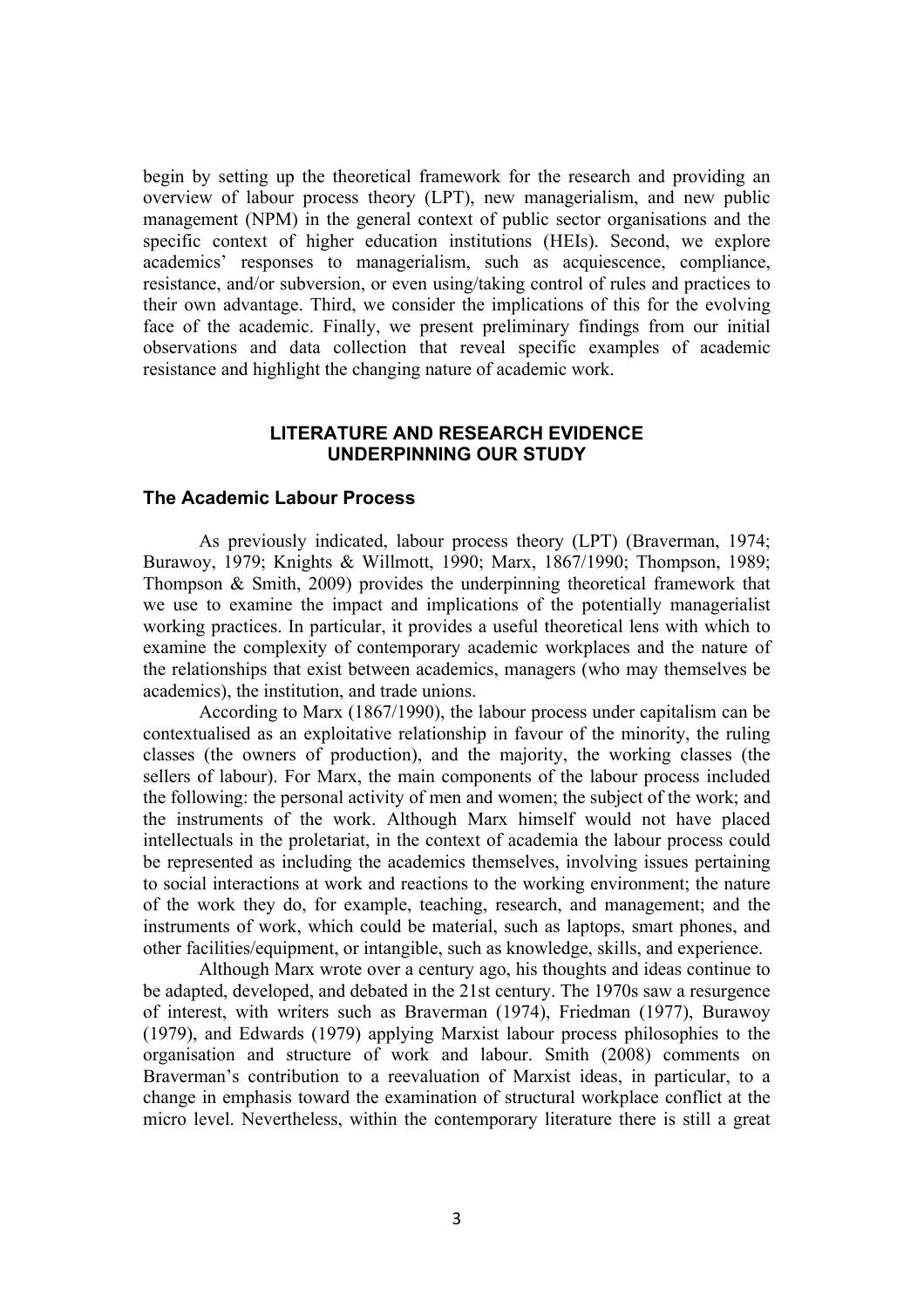deal of debate on the most appropriate model for analysing and examining the labour process. Indeed, many writers are quite visceral in their criticisms of each other (see Adler, 2007; Jaros, 2005; Thompson, 2007; Vallas, 2007).

Writers such as Adler (2007) contend that a paleo-Marxist view is more appropriate and advocate principles of Taylorism and lean-production, arguing that capitalism is in fact a driver for skill upgrading rather than for skill degradation. However, Adler has been heavily criticised by writers such as Thompson (2007), who argue that his views result in the notion of a depoliticised workplace free of conflict between capital and labour. Vallas (2007) agrees with Thompson, stating that the view proposed by Adler is deterministic and reductionist and does not take account of the differences and inequalities that exist within organisations. Knights and Willmott (2007) acknowledge the importance of Marx's concept of the socialization of labour and the impact this has upon skills, while also finding some merit in Adler's views of paleo-Marxism, such as Adler's recognition of the importance of subjectivity. Even so, over 50 years ago, Dahrendorf (1959) critiqued Marx for not considering other oppositions and stated that criss-crossing lines of conflict could mean there would be no clear class cleavage or opposition between two classes.

Knights and Willmott (2007: 1369) also criticise Adler for failing to engage with neo-Marxist debates that seek to address concerns with regard to wider inequalities at work, arguing that "The capacity to appreciate the significance of forms of inequality and struggle other than class – among which may be included gender, sexuality, ethnicity, religion, ageism, ecology and anti-globalization – is conspicuously absent from paleo-Marxism." All these issues are extremely important vis-à-vis the academic profession, and several writers argue that the increased representation of women, ethnic and religious minorities, and non-UK nationals has affected the relationship between managers and academics (Barry, Berg, & Chandler, 2006; Deem, Hillyard, & Reed, 2007; Saunderson, 2002).

Contemporary debates in the arena of LPT seem to have been subsumed within the wider remit of critical management studies and as such represent a shift away from Marxist ideologies toward more poststructural, institutional analyses. Tsoukas (2007) argues that this has promoted a move away from capitalist associations of production toward themes of institutions, culture, subjectivity, and identity. Nevertheless, LPT is still embedded within the political and social context of capitalism, but this context has changed to one of global capitalism incorporating multinational organisations. Even strong Communist economies, such as China, operate within a broader international capitalist context.

Finally, it is worth acknowledging a key dilemma facing critical management researchers, as noted by Hassard, Rowlinson, and Hogan (2001: 358), namely that "All too often, the answer from critical management studies is to write another paper. But writing another paper, which will only be read by other academics, in order to advance our academic careers, can hardly be seen as 'free conscious activity' in any Marxist sense, any more than being compelled to address the problems of management practitioners can be." This presents challenges to any researcher attempting to make a difference through the examination, analysis, and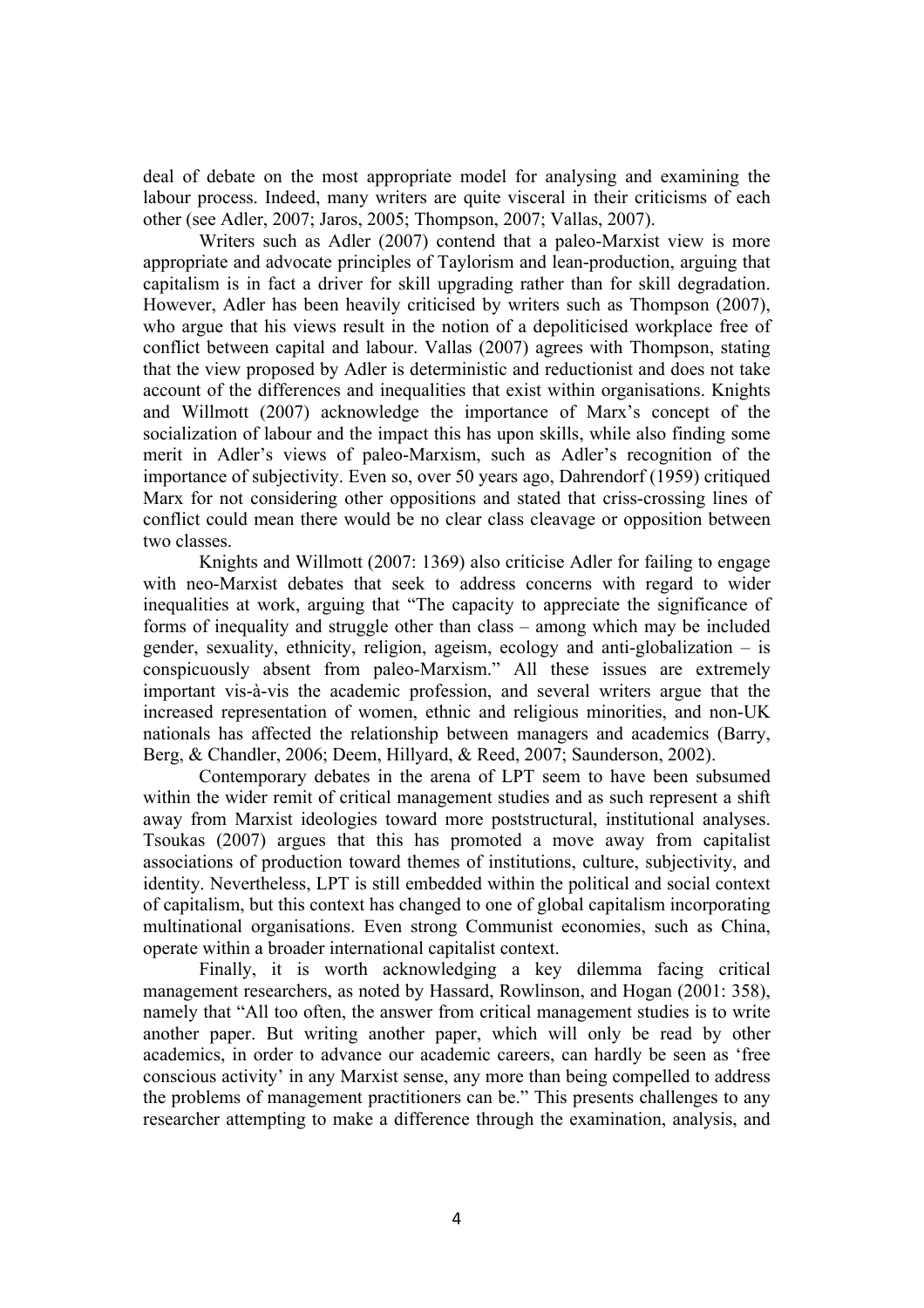interpretation of the labour process as it is lived and experienced in contemporary workplaces. Yet, we argue, this is a project worth undertaking if as management researchers we are to have any hope of understanding and improving working lives.

#### **New Managerialism and New Public Management**

The concepts of managerialism, new managerialism, and new public management (NPM) as applied to higher education in the UK, and as reported in the academic literature, appear to be inextricably linked. Yet it is acknowledged that they are not necessarily the same in content and scope. Several writers (Davies & Thomas, 2002; Diefenbach, 2009; Hood, 2000; O'Reilly & Reid, 2010) discuss new managerialism under the umbrella of NPM, where NPM is viewed as an approach to public administration that seeks to improve public sector institutions and public services by making them more business-like and consumer driven (Hood, 2000). Nevertheless, the blurring of these concepts often means that the terms managerialism, new managerialism, and NPM are used interchangeably, and we are mindful of this within our research.

Managerialism as a concept is not new. Scientific management principles (Taylor, 1911) were early objective attempts to improve efficiency and increase productivity through rationalisation and tight control of working practices. Thus, Taylorist principles were seen as skill degrading and exploitative by LPT theorists such as Braverman (1974) and Burawoy (1979). Yet, there is much evidence of Taylorist principles at work in 21st-century organisations, call centres being a case in point (Fernie & Metcalf, 1998; Taylor & Bain, 2002). Other writers agree with Braverman (1974) and Burawoy (1979), stating that present-day managerialist approaches are drawn from earlier ideas and practices concerning older forms of managerialism (Deem & Brehony, 2005). As such, new managerialism enables a universal approach to managerial interest, a premise that has been embraced by many manager-academics. Furthermore, this premise is sustained by the rhetoric that serves to form the opinions and identities of organisational actors (Deem  $\&$ Brehony, 2005). Some argue that the ideology of new managerialism satisfies both the interests of management and the interests of agencies instigating change, thus legitimising and extending the "right to manage" (Clarke, Gerwitz, & McLaughlin, 2000: 9). Winter (2009) argues that managerialist attempts to bring academics into line regarding corporate goals and values have led to divisions as a result of tensions between administrative, professional, and managerial identities. Winter (2009) concludes that corporate reforms taking place in higher education have consequences for managers and academics, not least of which is the problem of how to achieve administrative efficiency in the face of a potentially demoralised workforce. As we explore in this article, one way in which academics may seek to escape the constraints is to opt for an LIW contract.

The pervasiveness of managerialism and NPM within academia has been argued by some to have affected the nature of the academic profession itself and the ways in which academics view, and thus adapt, their professional roles and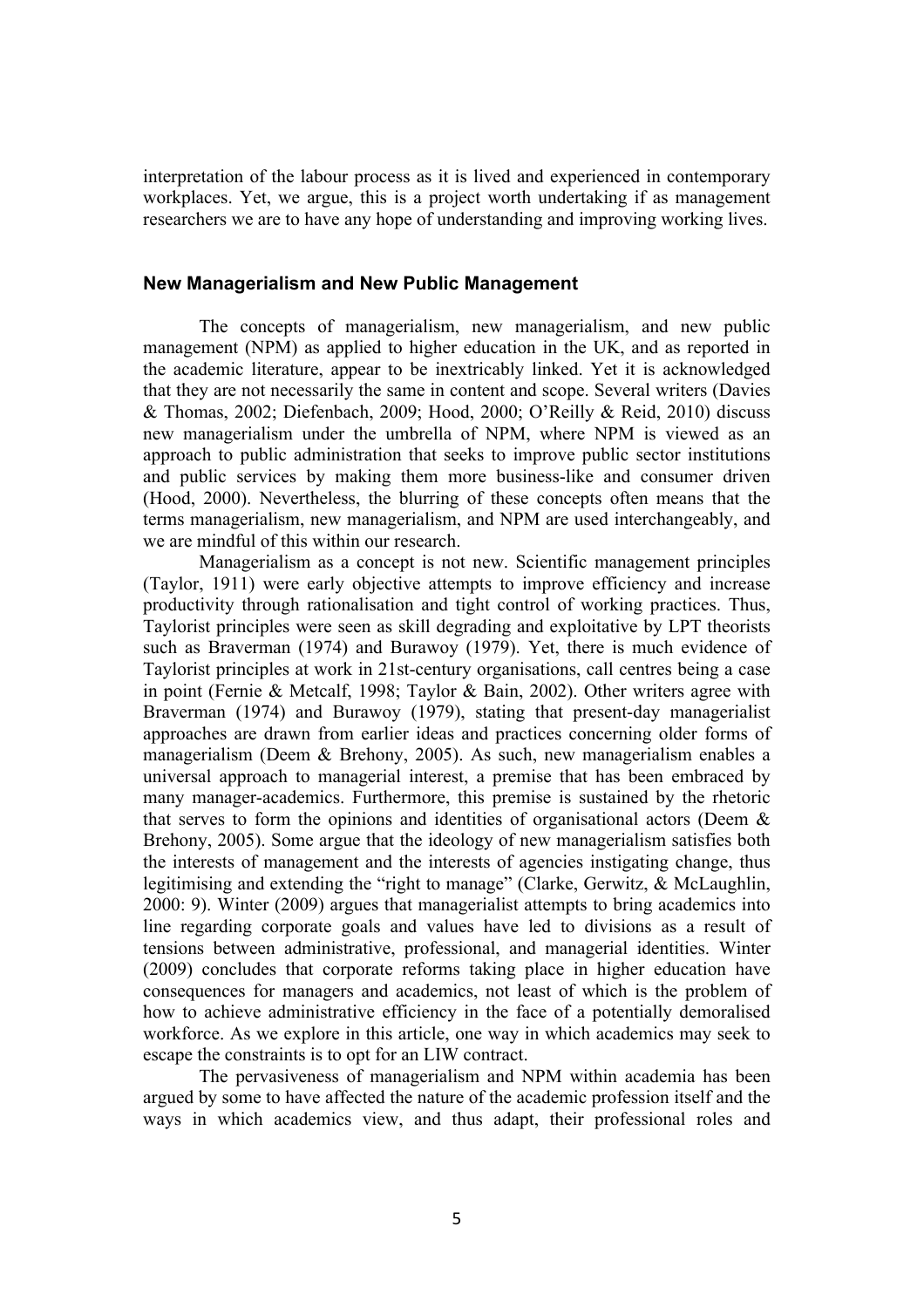identities (Archer, 2008; Bryson, 2004; Chandler, Barry, & Clark, 2002; Dearlove, 2002; Parker & Jary, 1995; Prichard & Willmott, 1997; Trowler, 1998; Winter, 2009). Deem and Brehony (2005) suggest that new managerialism appears to assist academic managers in their attempts to strengthen relationships of power and authority, thus marking a shift away from in Dearlove's (2002:257) words "easy administration and collegiality to the assertion of the need for management and governance,". Nevertheless, Dearlove (2002) argues that universities do possess the capacity for real strategic change and rejects the notion of a golden age of collegiality. In order to achieve strategic change, Dearlove contends, academics must be willing to be leaders and to work cooperatively with administrators. Yet he acknowledges that not all academics within institutions will be fully committed to the implementation of managerial initiatives and strategic change. Other writers comment on the erosion of morale and job satisfaction as a result of the transformation of academic work (Bryson, 2004; Menzies & Newson, 2007). Bryson (2004) concludes that while for some academics their profession is still seen as an attractive career choice, the rest are just more or less coping with "further pressures to change academic work and practices" (Bryson 2004: 55).

New forms of imposed external accountability, such as the use of league tables, income generation targets, and performance management have also been cited as manifestations of managerialism (Anderson, 2008). The pressure of the Research Excellence Framework (REF), which is designed to assess the overall quality of research outputs, is a case in point. In many institutions (our own included), this has served to reinforce the long-standing mantra "publish or perish." "Perfomativity" has been coined as a term to describe the escalation of methods that require individuals to arrange their working lives so as to achieve targets and enable evaluation and measurement against key performance indicators, often to the detriment of personal commitments and beliefs (Ball, 2003). According to Ball (2003), while for some people this may present an opportunity to strive for excellence, for others it may cause inner conflict, may be viewed as inauthenticity, and may lead to resistance. Ball further contends that a potential danger of performativity is that it may lead organisations to value what is measurable, rather than measure what is valuable.

Several writers have examined the ways in which academics have adapted their working practices to cope with the increased time pressures, workloads, and work intensification that are the suggested outcomes of new managerialist approaches (Anderson, 2006; Winter, 2009). Anderson (2006) explored academic experiences within Australian universities, but there are, however, parallels with new managerialism in UK institutions. Anderson was particularly interested in examining the ways in which academics utilise space and time, both to adjust to new ways of working and as a means of resisting managerialism. While it is acknowledged that the nature of academic work has always meant a certain level of spillover from work to home, it is the increased workload and work intensification that is seen as detrimental to the quality of teaching delivered and research produced. Anderson (2006) argued that earlier studies focussed on the implications of work intensification, such as stress, poor health, and low morale, but not upon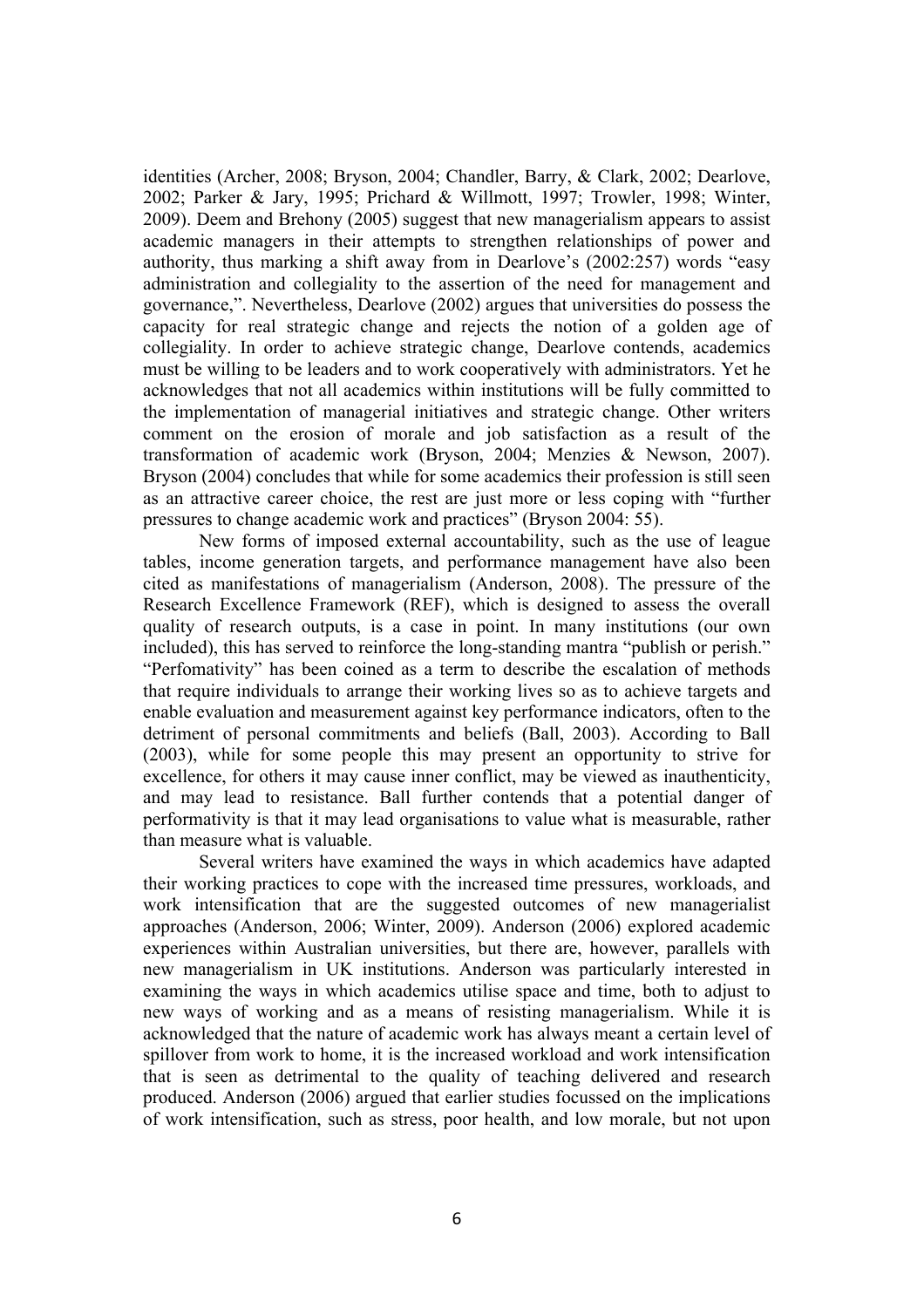how this has impacted upon the way in which academics have adapted or changed their ways of working. We argue that LIW could be seen as a strategy that has the potential to enable academics to adapt and modify their working practices to contend with the changing working landscape.

#### **Academic Responses to Managerialism**

Knights and McCabe (2000) claim that Braverman's (1974) view of management as all pervasive and controlling ignores employee resistance. Therefore, they suggest, Braverman fails to offer a valid contribution to the understanding of both employee resistance and employee consent. However, Burawoy (1979) argues that in order to overcome control, employees often engage in workplace games. In this way, resistance may be covertly rather than overtly manifested. Furthermore, Edwards (1979) suggests that workers contest the controls and adapt their behaviour to suit their own interests. The resulting employee behaviour may, therefore, be in the form either of resistance or of conformity. Anderson (2006) contends that while research may be conducted within an LPT framework, the tendency has been to focus on blue-collar workers, in whose case the concepts of time and space are well defined. However, in the case of academics, the boundaries of space and time are ill defined, overlapping, and blurred.

How resistance is defined is a key issue, in terms both of employee resistance more widely and of academic resistance in particular. Prasad and Prasad (2000) discuss the distinction that is often made between formal and informal (or routine) resistance. While the former is manifested overtly in action such as employee protests, strikes, working-to-rule, and so on, the latter is more covert, indirect, and subtle and, therefore, less visible. Prasad and Prasad (2000) argue that routine resistance is often unplanned and spontaneous and, although harder to observe, is probably more pervasive in organisations. Its often hidden nature makes it even more difficult to observe and explore. A further dilemma here is the mundane nature of informal resistance, which can make it difficult to distinguish from other mundane forms of behaviour or actions, which may not necessarily be indicative of employee resistance (Prasad & Prasad, 2000; Scott, 1985).

Mather, Worrall, and Mather (2012) draw on Ball's (2003) notion of performativity in order to engineer compliance and encourage, cajole, or coerce lecturers into accepting and following the new culture. They argue that "managers' attempts to engineer compliance have powerful Taylorite antecedents ('one best way') and equally powerful consequences in terms of what does and does not get valued in the labour process" (Mather et al., 2012: 3). Within the institutions investigated, this resulted in resistance at an individual level in the form of vocal opposition, cynicism, and surface compliance. The overriding culture observed was senior management's overwhelming desire that lecturers should conform, aligning themselves with a specific cultural stereotype in order to ensure acceptance and compliance (Mather et al., 2012). Returning to Ball's (2003) notion of performativity, Mather and colleagues suggest that the imposition of managerialist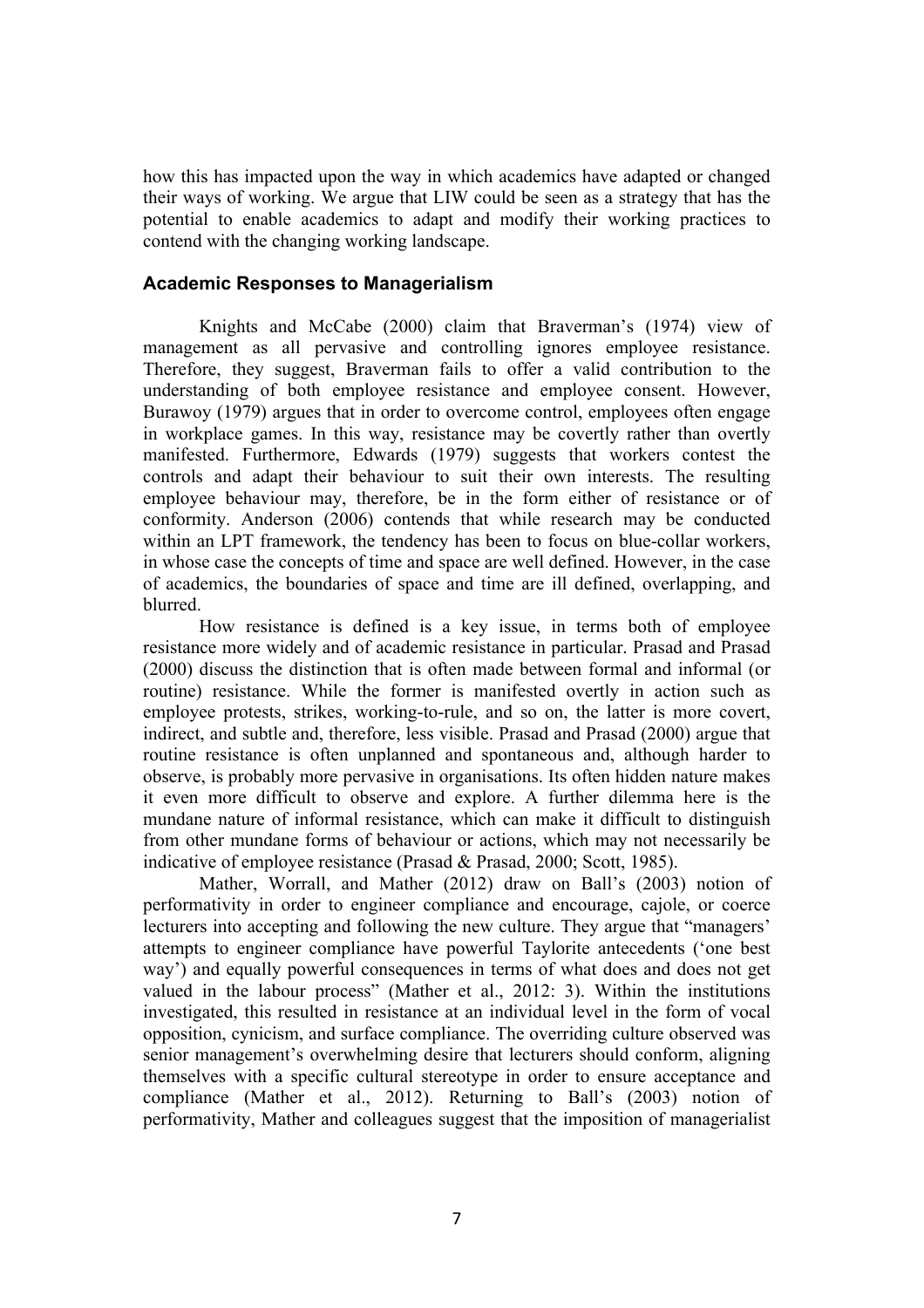controls has parallels with Taylorism, in so far as decision making is removed from task completion. Furthermore, from an LPT perspective, the status of the work itself is degraded (Mather et al., 2012).

Fleming and Spicer (2003) agree with Mather and colleagues (2012) that one of the ways in which workers resist managerialism is through cynicism, but they also argue that this is used as a way to dis-identify with the organisation. On the surface, cynical employees may appear as autonomous and compliant individuals, their resistance being hidden and informal (Prasad & Prasad, 2000). Trowler (1998) contends that it is in the nature of academics to analyse, reflect, and respond, if the situation calls for it. This, Anderson (2008) argues, makes academics, as an occupational group, more likely to resist management interference that they perceive as a threat to their academic and professional integrity.

#### **The Evolving Face of the Academic**

As suggested earlier in this article, structural changes as a result of NPM, and the influence of managerialist approaches on the academic profession, cannot be disregarded. Menzies and Newson (2007) refer to this as the breaching of the "Ivory Tower" and highlight the notion of academics being transformed from relatively autonomous and self-governing individuals to managed professionals. Although whether an ivory tower existed in the first place is open to debate, Menzies and Newson's view is at least partially shared by Winter (2009: 123), who argues that "managerialism creates the values-based conditions by which individuals seek to align themselves with the enterprise (managerial identity) or to separate their academic selves from the demands of a corporate enterprise (professional identity)." Thus, the nature of the academic profession, academic roles, and academic identities have been transformed as a result of the pervading managerialist culture present in contemporary HEIs (Archer, 2008; Bryson, 2004; Chandler et al., 2002; Dearlove, 2002; Parker & Jary, 1995; Prichard & Willmott, 1997; Trowler, 1998; Winter, 2009). While this inevitably has repercussions for the ways in which academics construct and make sense of their academic identities and "carve out time and space in the managerial university" (Anderson, 2006: 578), it is too simplistic to suggest that academics are completely powerless as a result. In comparison to those working in other occupations, academics do retain a certain amount of professional control over the choices they make and still possess a certain level of freedom in terms of how, when, and where they choose to work. In the case of Canadian academics, however, changes in respect of structure and conflicting time priorities have exerted a fundamental influence on the academic labour process and appear to have removed, or at least limited, the opportunities for academics just to take time out in order to think and reflect (Menzies & Newson, 2007). One outcome of this is the adoption of practices which, while chosen in an attempt to balance contradictory organisational and temporal demands, have a detrimental impact upon the standard and substance of teaching and research (Menzies & Newson, 2007).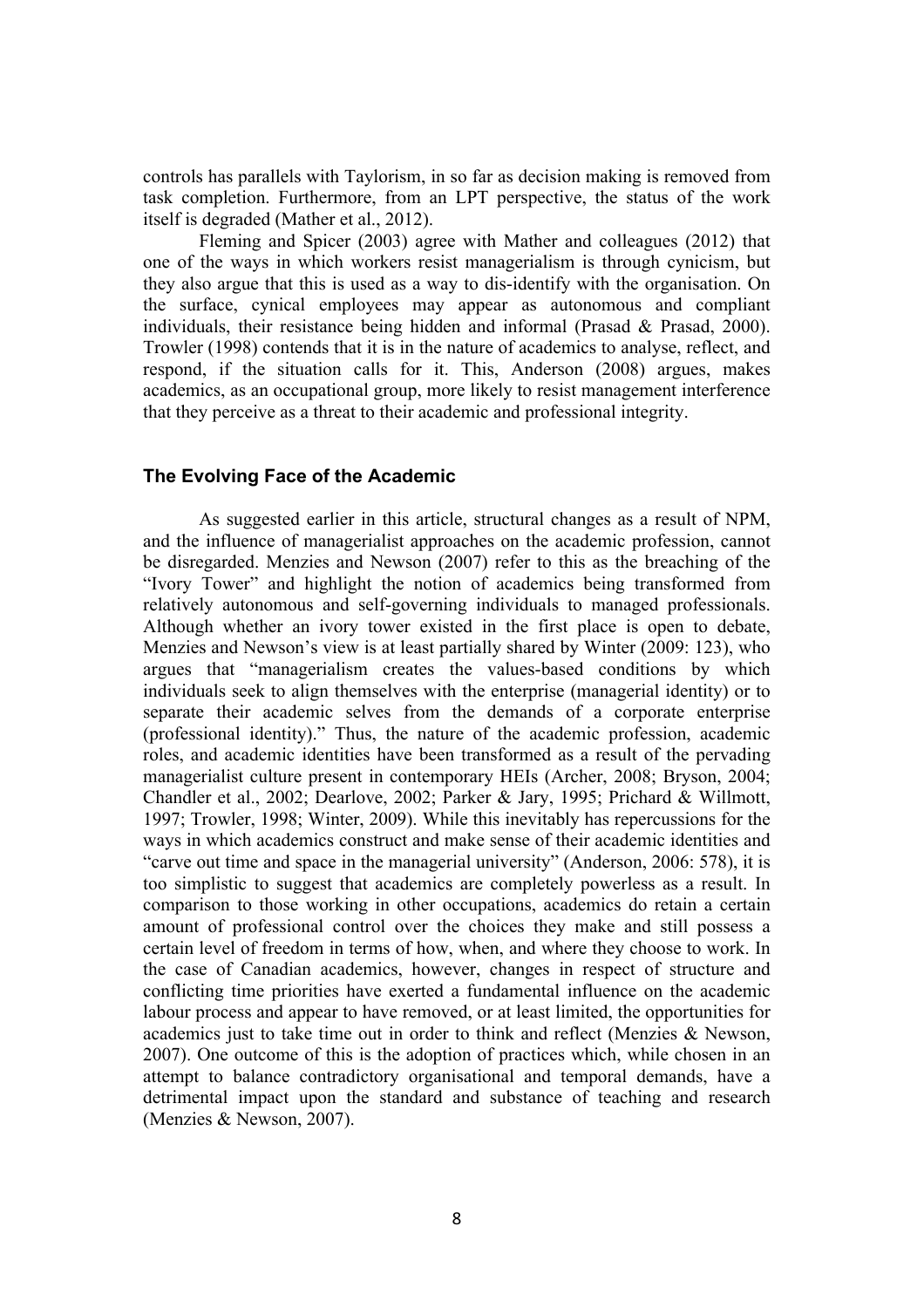Ylijoki and Mäntylä (2003) stress the importance of temporal order in academic work, arguing the need to take the ordering of events over time into account when attempting to unpick and interpret academics' lived experiences. The tensions arising from conflicting time perspectives are not unrelated to the structural changes taking place in the world of academia and, as such, have an influence on the evolving nature of the academic profession. According to Menzies and Newson (2007), one of the ways in which academics attempt to manage these conflicting priorities is an increasing use of technology. In contrast, other writers suggest this reliance on technology has the potential to extend working time and connectivity even further (Lal & Dwivedi, 2008; Leonardi, Treem, & Jackson, 2010; Wilson & Greenhill, 2004). Therefore, while academics may feel more connected in a national and global sense, they feel more isolated at a local level. Henkel (2005) argues that academic identities are developed and maintained as a result of shared values, shared meaning, and sense making, which occur at both an individual and a collective level. Although in this article we are not examining academic working practices through the lens of identity formation and maintenance, identity is an integral part of what it is to be an academic in contemporary HEIs. Furthermore, we do explore the everyday experiences and relationships of academics and the meanings they ascribe to these.

Transformations in academic communities as a result of governance and structural changes have seen a shift away from autonomy toward control by management and priorities driven by financial goals and achievement of impact (Henkel, 2005). This observation supports earlier research that comments on the shift of HEIs toward corporate enterprise models and the rise of institutional leaders (Henkel, 2000). A current example of this can be observed in the trend for university vice-chancellor positions to be rebranded and advertised as positions of chief executives or presidents. Henkel (2005) comments that the emphasis on performance-led institutions has facilitated greater control over the academics within them, thus weakening the individuals' sense of academic identity. However, we argue that instances of academic resistance and subversion may be means employed by academics to protect, and possibly strengthen, their sense of identity. Emerging themes in Henkel's (2005) research are the importance of the academic discipline and academic freedom. In Henkel's work, academic freedom is broadly defined but integral to it is "being individually free to choose and pursue one's own research agenda and being trusted to manage the pattern of one's own working life and priorities" (Henkel, 2005: 169). Indeed, academic freedom may be a key issue in terms of LIW and it has already emerged as a theme in our ongoing observations.

# **METHOD AND PRELIMINARY FINDINGS**

An ongoing ethnographic study of Mercia University forms the basis of our research design. As an academic (albeit non-LIW), the first author is embedded in the context and culture of the research, with firsthand experience of managerialist interventions. Since the beginning of this research project, she has kept a detailed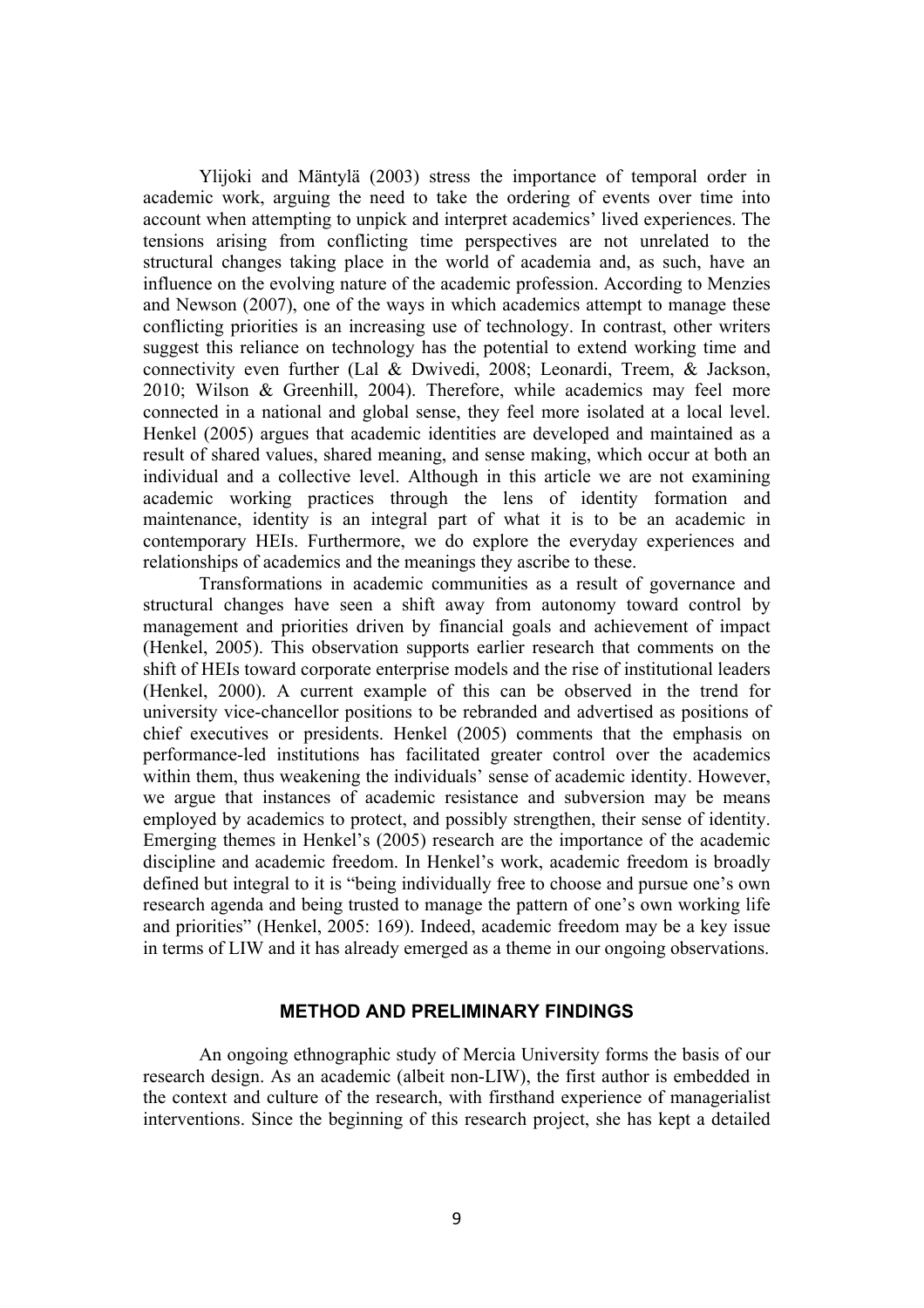journal, and this has encouraged her to record and reflect upon her own, and others', observations of the practice of LIW and its consequences as well as experiences of the managerialist praxis seemingly now entrenched in the university. This has added richness and depth to the study. Credibility and rigour is further enhanced by the use of the personal observational diaries of both LIW and non-LIW academics, triangulated with in-depth semistructured interviews.

#### **Academic Responses**

From the evidence collected so far, with LIW there is evidence of increased surveillance and individual accountability. Initial observations have highlighted that although LIW academics are given a laptop and smart phone (resources not offered to non-LIW academics), they are expected to record all their appointments in an open electronic diary and be explicit about the days they are working on and off campus. So, despite having the flexibility to choose where they work, LIW academics are being monitored in terms of when they work. This, potentially, gives new meaning to the concepts of absence and presence. Until very recently, there was no such requirement for non-LIW academics, who often work remotely on an informal basis, to be explicit about where and when they work.

Cross-department collaboration has been observed as an unexpected benefit of LIW. While departments are organised in geographic silos, hot-desk offices are across departments, facilitating cross-departmental communication. Nevertheless, LIW academics have reported feeling isolated and detached from their own department. This invisibility was observed at first hand when the first author was initially seeking out the location of the LIW hot-desk office. Academics based on campus have a dedicated office with their name, contact details, and office hours clearly displayed on the door. However, there was no indication of the location of the LIW office, and enquiries at reception proved unfruitful. The room was eventually found, by a process of elimination, as it had the only unlabelled office door. Initial thoughts were that maybe this was a conscious decision on the part of the LIW staff, but questioning by the first author revealed this not to be the case; they just hadn't noticed. It seemed incongruous that no-one else had noticed either, especially as one of the LIW academics commented that students often have difficulty in finding them. However, within the hour a sign was put up on the door, clearly labelling it in large letters as the "Hot Desk Room" and in very small letters underneath "for LIW (location independent working) staff." We were struck by the presentation of the text, which was chosen entirely by the LIW academics themselves, not by the institution. This incident also caused the first author to reflect on her influence as a participant researcher and the need to be aware of potential bias.

Academic resistance to managerialism has also been observed. For example, an unpopular attempt to reengineer a department within the business school was met with a tranche of non-LIW academics completing (although not submitting) LIW applications as a way of highlighting their disapproval. This action was openly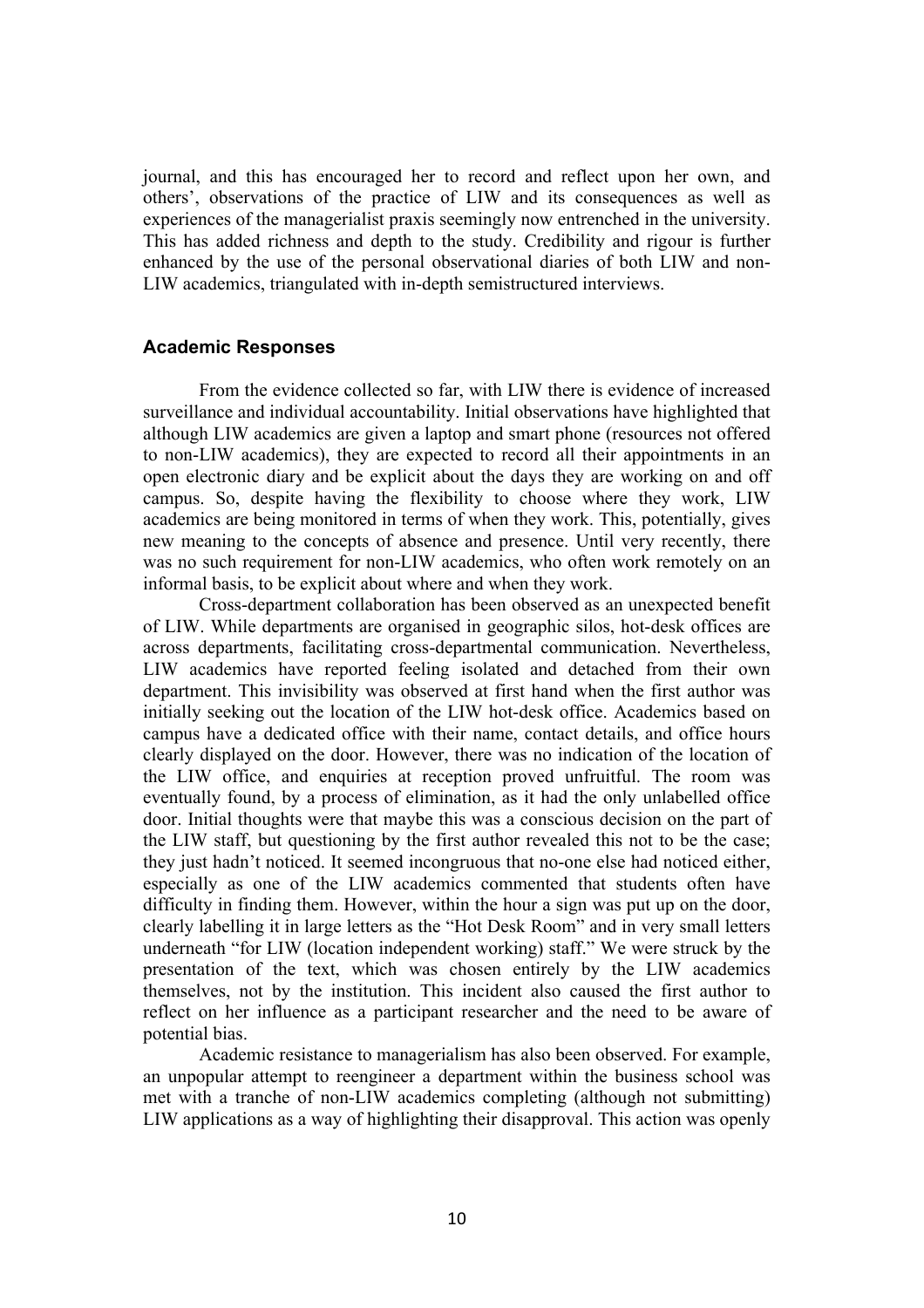discussed within the department and could therefore be interpreted as an example of overt resistance. However, there was also a certain feeling of defeatism, with academics commenting that "it won't make any difference what we do; they will just go ahead with what they want to do anyway." In other words, regardless of any action by staff, management's prerogative would prevail. In the end, the feared changes did not take place and no additional requests for LIW were submitted.

# **The Changing Nature of Academic Work**

Performance of all academic staff members is measured, with expectations that they achieve REF research outputs, income generation, and increased student satisfaction. These outcomes are explicitly stated as part of the performance management process and are nonnegotiable. The ratification of the new performance management system itself was controversial, with the vice-chancellor offering individual incentives to gain staff acceptance and bypass collective union opposition. Pay is now dependent on performance, and this has resulted in staff applying indiscriminately for funding opportunities in order to achieve personal objectives. In some instances, while this has led to successful bids, ultimately money has been lost because the cost of conducting the research outweighs the income generated. A consequence of this was a global email message sent to all staff, instructing them to refrain from loss-making applied research with the pronouncement "This must stop." The irony of this was not lost on the first author or her academic colleagues. Furthermore, the heightened expectation that academics excel both as quality researchers and teachers caused one academic to comment, "They are trying to make sheep out of pigs."

More recently, LIW academics have been observed spending increasing amounts of time looking for work spaces within their subject-specific departments, rather than working in the LIW office. When this was further investigated, one LIW academic commented that the hot-desk office is no longer adequate to meet the needs of existing LIW staff, as it is overcrowded, and it is often impossible to secure a desk. Furthermore, the environment is noisy, disruptive, and not conducive to work. It appears that many of the academics using the facilities in this office belong to a new subgroup of LIW staff who do not have personal access to a university laptop or printer and therefore need to work in hot-desk offices on campus to use university systems. We contend that this seems to make a mockery of the whole premise of "location independence." One outcome of this is a somewhat nomadic existence for the original LIW staff, who, when on campus, have been forced to find working space wherever they can. In many cases, this has resulted in LIW academics using their colleagues' offices and computers, or working in communal areas (such as the library) that are generally set aside for student use.

This observation was followed up in a discussion with an ex-senior manager, who recently stepped down from management into what he described as a "more supportive role." This seems to imply that you have to be outside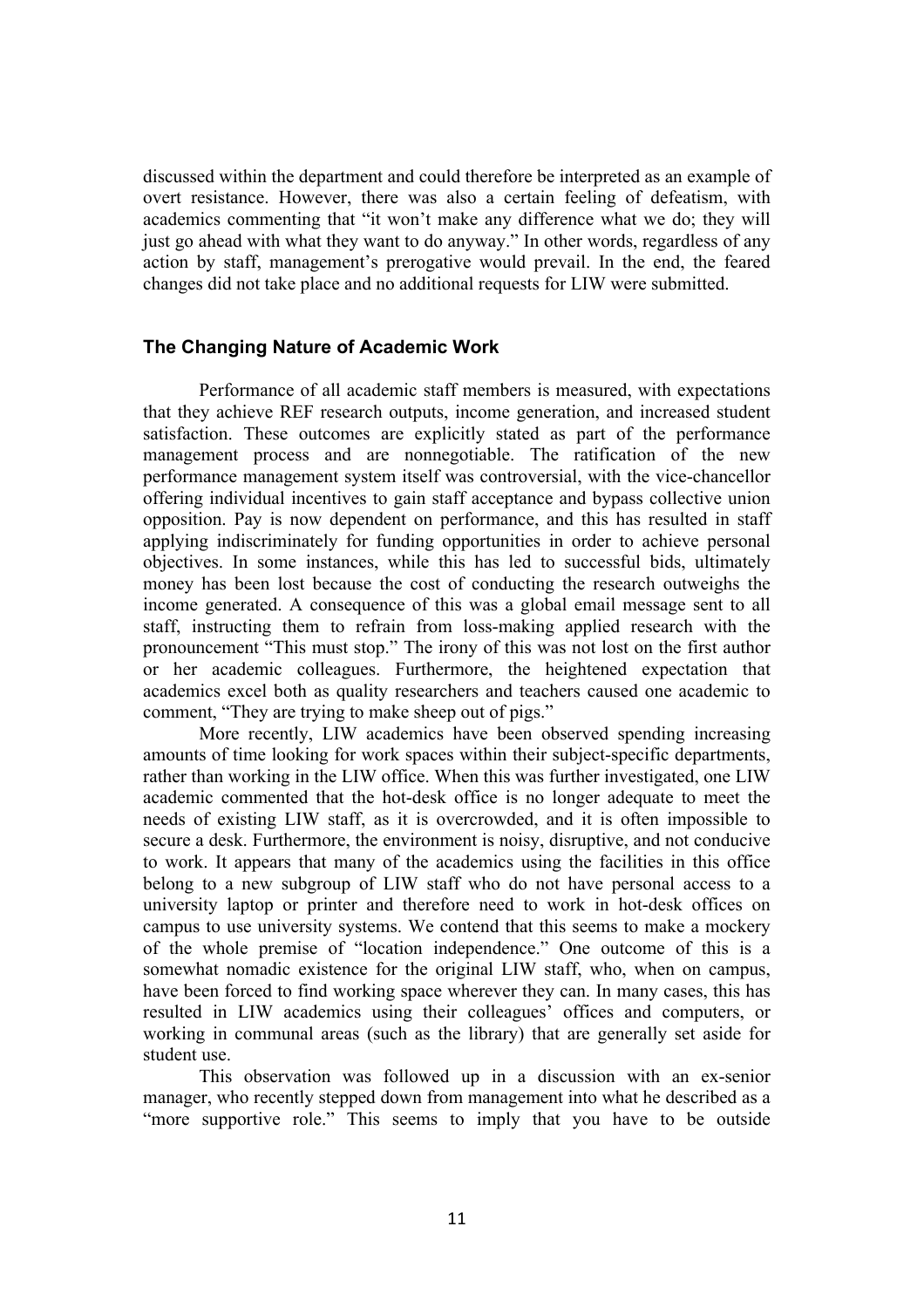management to be supportive. Upon stepping down, the ex-manager became an LIW worker, remarking on the newfound freedom this has afforded him. In his new role, he prefers not to work in "touch-down" (his description) offices but likes to move around the campus and work wherever there is space in the department he is visiting. He has been very keen to promote the fact that he is no longer a manager, that is, "one of them" and is now "one of us," reinforcing this by pointing out, "Look, I am not a manager anymore; that's why I don't wear a tie." It struck us how instrumental this symbolism appeared to be in his construction of managerial identity and how easily he explained its disappearance, just by the removal of his tie. On discussing the topic of new LIW academics, he explained that they are office based, although they don't have an office of their own, and work on campus in hot-desk offices. This definition is completely at odds with our earlier understanding of what it is to be location independent, and it appears that the term is being used to describe a practice that is, in reality, university-based flexible working. As far as the university is concerned, there is no difference or distinction between the LIW academics who have support in place to work remotely, and those who are "office based" (or rather, hot-desk office based) and do not have such support. However, managerial control is potentially far greater for the latter group. Furthermore, the efficiency savings made as a result of a reduction in office space and non-provision of dedicated individual equipment may be a driver here. It seems a long way from the original LIW pilot objectives, which aimed at bringing farreaching benefits to staff, employers, and students.

Initial exploratory in-depth interviews with LIW academics have revealed differences in the reasons and motivations for adopting location independent working. For one senior lecturer, it was about having the freedom to choose when and where to work, even if this choice was never exercised: "I would say about 80% of my work takes place on the university site. It is more about I have the right to do things elsewhere; it just gives me flexibility even if I never use it. . . . I didn't go LIW to work from home. I never work from home; I work better at the university." Coupled with this, he preferred working in the large, cross-disciplinary LIW office, stating, "I like working in a big room with a nice view." Apart from the loss of a fixed personal office, he did not see any differences between the way he works now and the way he worked before, apart from feeling that he now has more choice and control over when and where he works. Another senior lecturer had quite different reasons for choosing an LIW arrangement. For this academic, it was about the convenience of being able to work from home and having flexibility and choice in where to work. He lives at a distance from the university, and having an LIW arrangement made it easier to work from home: "I thought it would be more convenient, more interesting idea, and better to work at home. I seem to get more done at home and it's really useful. I didn't really need an office anyway." Actually, losing a dedicated office had forced him to get rid of items he did not need, and he found the books and articles he had at home were now used more effectively as they were the ones that were really useful. One of the main benefits for him was the freedom from the frequent distractions and interruptions on campus. In this case, LIW was being used as an escape from day-to-day university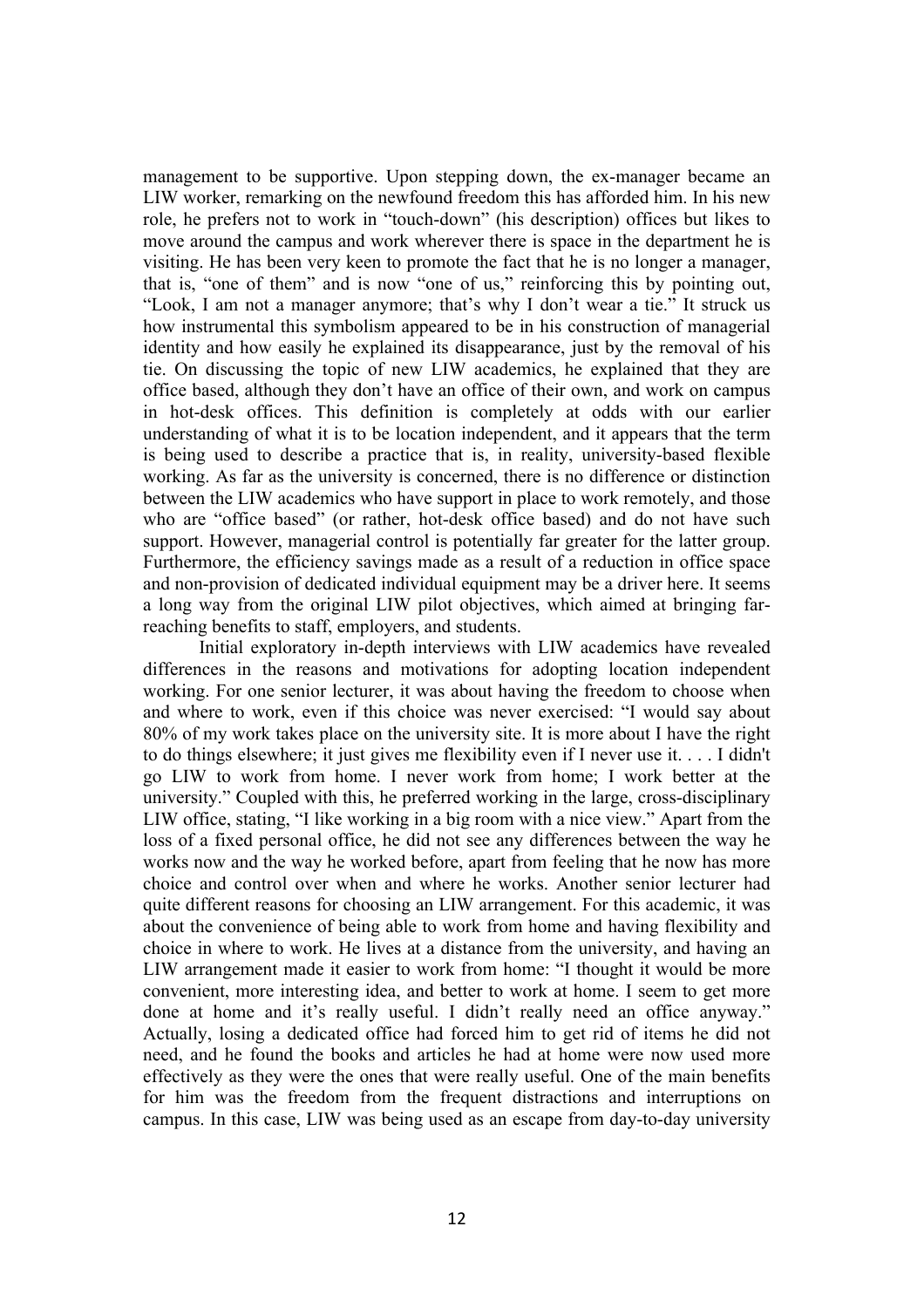life. This lecturer found that much of the work he did at the university (apart from teaching) could be done at home, and many queries could be dealt with just as easily (and more quickly) by e-mail. He felt he was far more productive at home, especially in terms of writing, and had been more successful in getting published since he started working in this way.

The views expressed by these academics suggest that they, at least, were satisfied with the working choices they had made. For them, having LIW arrangements gave them higher levels of control, autonomy, and choice than they would otherwise have had. There was also the sense that this freedom was in some way legitimised by the university because they were officially LIW academics. We acknowledge that our small sample may not be representative of other academics and it is far too early to draw any definite conclusions. Nevertheless, our interviews have provided us with a fascinating insight into the reasons why some academics are choosing LIW practices over more traditional ways of working, and this will be explored further in our future research.

# **LIMITATIONS OF OUR STUDY SO FAR AND FURTHER RESEARCH**

Our research is ongoing, but, from the findings discussed so far, there does appear to be evidence to support the notion that the practice of LIW is being used to both enable employees and support managerial control. However, the extent of the impact of either or both is yet to be established, and this will continue to be explored in our future research. We acknowledge that the research findings from our small-scale case study may not be generally applicable to other academic institutions. Nevertheless, the issues explored are highly relevant to those managing and working in the UK higher education sector and, potentially, to organisations outside academia employing remote workers. Furthermore, the case of Mercia University is unique in its adoption of formal LIW contracts, and therefore its experience is of value to other organisations that may wish to introduce similar arrangements. Our research provides in-depth micro-level analysis not only of the practices and contexts of the organisation but also of the minutiae of the day-to-day lived realities of academics, thus enabling an in-depth exploration of the ways in which the organisational context is affecting, and in turn being affected by, the experiences and working practices of academics.

Our further research will incorporate in-depth semi-structured interviews designed to explore how and in what ways LIW and non-LIW academics experience, articulate, and make sense of their daily realities and identities. The views and experiences of staff involved in the implementation and management of LIW initiatives and staff trade union representatives will also be sought. Additionally, academics will be asked to complete diaries over a short time frame, with the aim of capturing a day in the life of an academic. The focus here will be on eliciting mundane, everyday occurrences, rather than looking for critical incidents. This, it is anticipated, will illuminate the extent to which LIW practices enable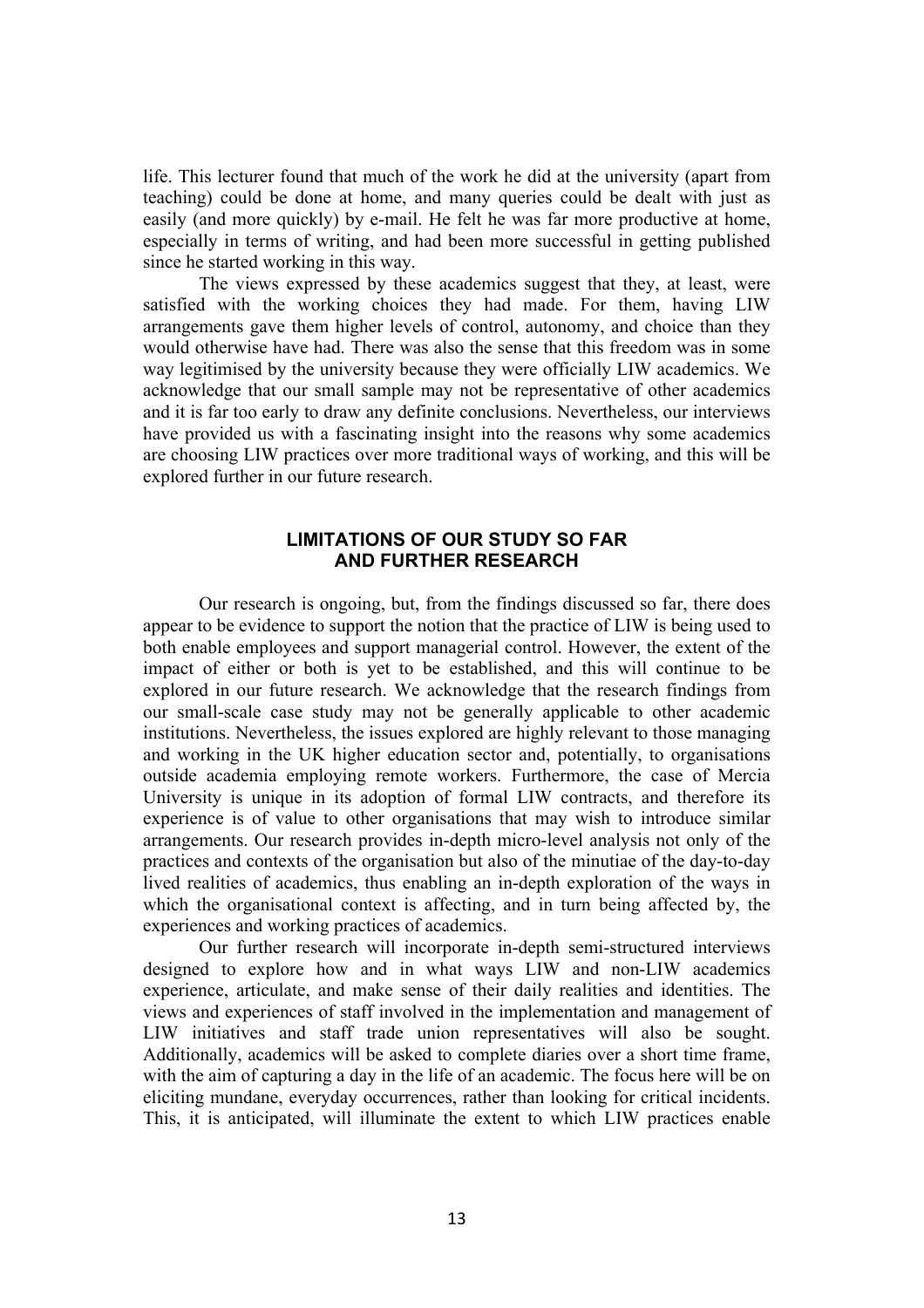employees, support managerial control, or do both. This will be explored though a critical examination of the ways in which academics acquiesce in, comply with, resist, or subvert management control and the ways in which they use and take control of rules and practices to their own advantage.

# **CONTRIBUTION AND CONCLUDING COMMENTS**

Evidence collected from the first author's ongoing ethnographic observations, together with views and thoughts expressed by academics, supports the notion that LIW is being used to both enable employees and support managerial control. Academic resistance was evident when staff considered using requests for LIW in an attempt to forestall an unpopular management decision. However, an example of employee enablement was also reported in the remarks of an academic who commented that having an LIW arrangement enables him to choose where and when he works, even if he does not exercise this choice. In contrast, an example of managerial control is provided by Mercia University's decision to introduce officebased LIW staff, for whom a dedicated office space is exchanged for on-campus hot-desking facilities. The option to work off campus (in other words, LIW as originally designed), is not a choice afforded to these office-based staff.

An ongoing theme throughout our article was the pervasiveness of new managerialism and its consequences for the academic profession. This was evident both in the literature and from observations at an organisational and individual level. This serves to reinforce the relevance and value of this research, and our article makes both conceptually and empirically informed contributions to knowledge in this area. Moreover, the study demonstrates the pertinence of LPT as a theoretical framework with which to explore and analyse the academic labour process within a contemporary UK university setting. Earlier LPT research has tended to focus on blue-collar workers, with clear distinctions between work and home in time and space. These concepts, whilst still appropriate and significant to non manual professionals (academics), are blurred in this context. This inevitably has repercussions for the ways in which academics construct and make sense of their academic identities and "carve out time and space in the managerial university" (Anderson, 2006: 578). However, this is not to suggest that academics, or indeed manager-academics, are completely powerless. They do retain a certain amount of professional control over the choices they make. Within Mercia University, the decision to opt for an LIW contract is a choice made by individual academics, although the decision on whether or not to approve a request is made by management. Nevertheless, the academics still possess a certain level of freedom in how, when, and where they choose to work.

#### **ACKNOWLEDGEMENTS**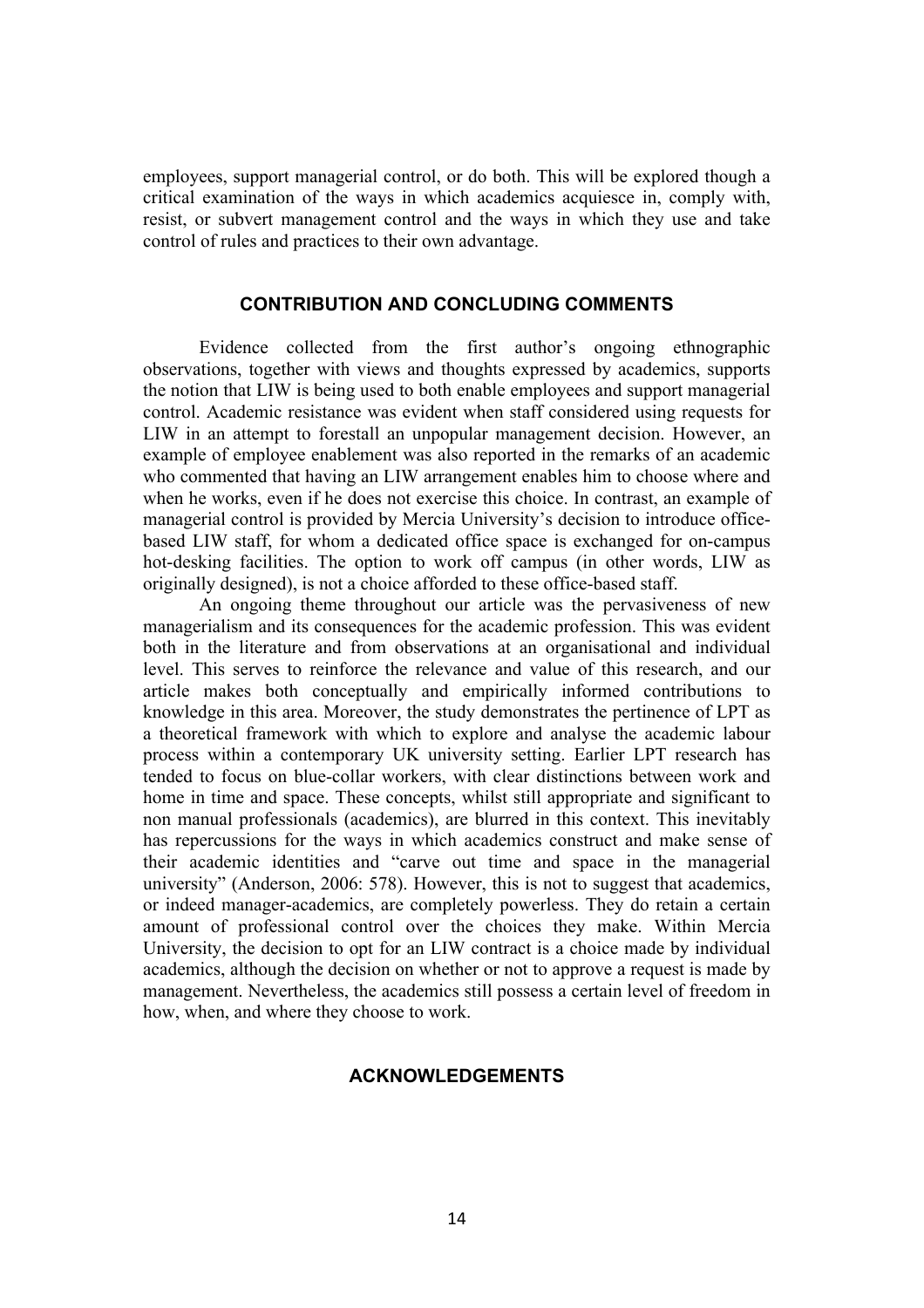This article was developed from a conference paper presented at the 8th International Critical Management Studies Conference: Extending the Limits of Neo-Liberal Capitalism, hosted at Manchester University in July 2013, as part of the sub-stream "Biting the Hand that Feeds." We acknowledge the feedback and suggestions received from academic colleagues at this event.

#### **REFERENCES**

- Adler, P. S. 2007. The future of critical management studies: A paleo-Marxist critique of labour process theory. *Organization Studies*, 28: 1313–1345.
- Anderson, G. 2006. Carving out time and space in the managerial university. *Journal of Organizational Change Management,* 19: 578–592.
- Anderson, G. 2008. Mapping academic resistance in the managerial university. *Organization,* 15: 251-270.
- Archer, L. 2008. The new neoliberal subjects? Young/er academics' constructions of professional identity. *Journal of Education Policy*, 23: 265–285.
- Ball, S. J. 2003. The teacher's soul and the terrors of performativity. *Journal of Education Policy, 18: 215-228.*
- Barry, J., Berg, E., & Chandler, J. 2006. Academic shape shifting: Gender, management and identities in Sweden and England. *Organization,* 13: 275– 298.
- Braverman, H. 1974. *Labor and monopoly capital: The degradation of work in the twentieth century.* New York: Monthly Review Press.
- Bryson, C. 2004. What about the workers? The expansion of higher education and the transformation of academic work. *Industrial Relations Journal*, 35: 38–57.
- Burawoy, M. 1979. *Manufacturing consent: Changes in the labor process under monopoly capitalism.* Chicago: University of Chicago Press.
- Chandler, J., Barry, J., & Clark, H. 2002. Stressing academe: The wear and tear of the new public management. *Human Relations*, 55: 1051-1069.
- Clarke, J., Gerwitz, S., & McLaughlin, E. (Eds.), 2000. *New managerialism, new welfare?* London: Sage.
- Dahrendorf, R. 1959. *Class and class conflict in industrial society.* Stanford, CA: Stanford University Press.
- Davies, A., & Thomas, R. 2002. Managerialism and accountability in higher education: The gendered nature of restructuring and the costs to academic service. *Critical Perspectives on Accounting*, 13: 179–193.
- Dearlove, J. 2002. A continuing role for academics: The governance of UK universities in the post-Dearing era. *Higher Education Quarterly*, 56: 257– 275.
- Deem, R., & Brehony, K. 2005. Management as ideology: The case of "new managerialism" in higher education. *Oxford Review of Education*, 31: 217– 235.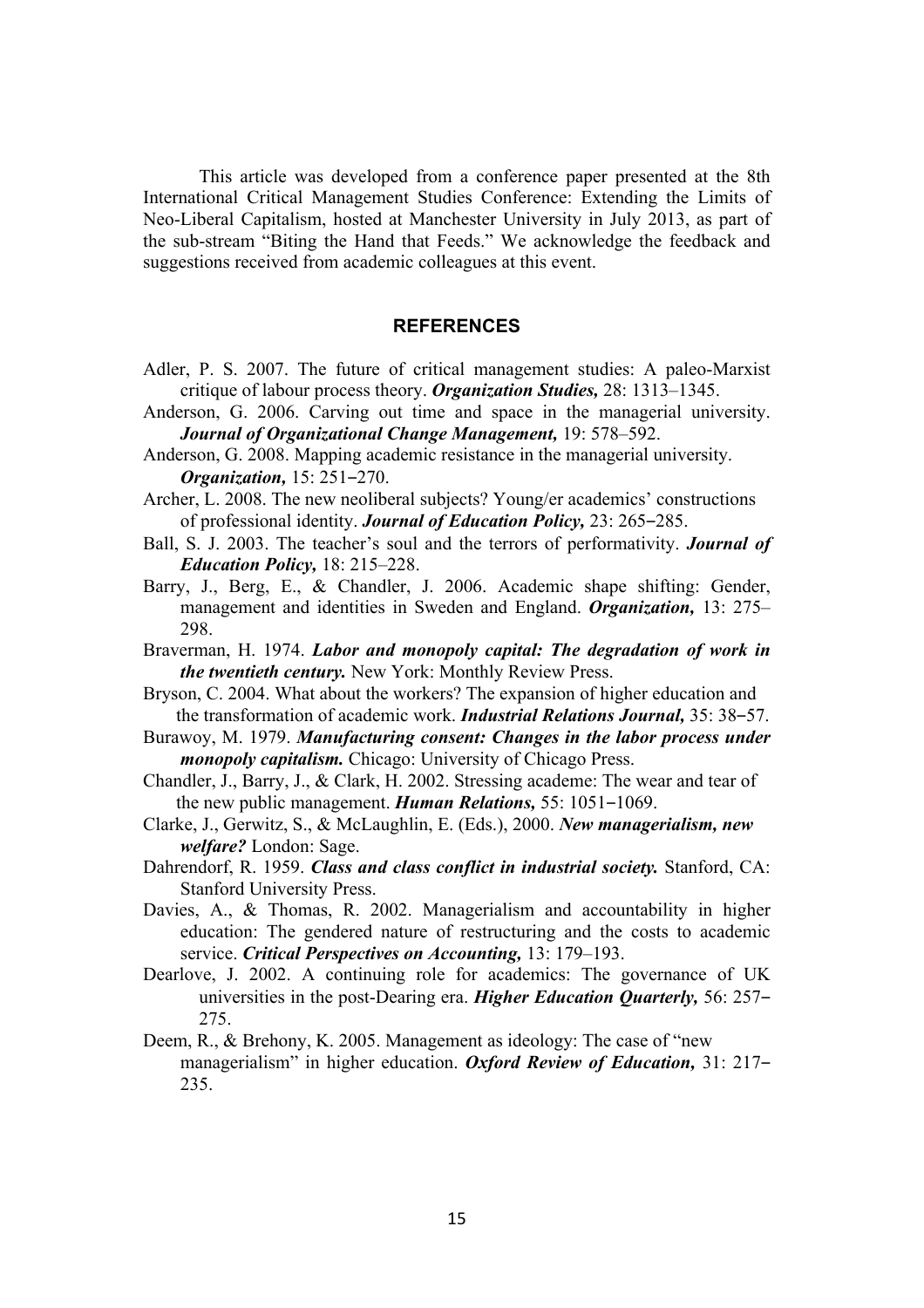- Deem, R., Hillyard, S., & Reed, M. 2007. *Knowledge, higher education, and the new managerialism: The changing management of UK universities.* Oxford: Oxford University Press.
- Diefenbach, T. 2009. New public management in public sector organizations: The dark sides of managerialistic enlightenment. *Public Administration*, 87: 892– 909.
- Edwards, R. 1979. *Contested terrain: The transformation of the workplace in the twentieth century.* London: Heinemann.
- Fernie, S., & Metcalf, D. 1998. **(***Not) hanging on the telephone: Payment systems in the new sweatshops.* London: Centre for Economic Performance, London School of Economics.
- Fleming, P., & Spicer, A. 2003. Working at a cynical distance: Implications for power, subjectivity and resistance. *Organization,* 10: 157–179.
- Friedman, A. 1977. *Industry and labour: Class struggle at work and monopoly capitalism.* London: Macmillan.
- Hassard, J., Rowlinson, M., & Hogan, J. 2001. From labor process theory to critical management studies. *Administrative Theory and Praxis*, 23: 339–362.
- Henkel, M. 2000. *Academic identities and policy change in higher education.*  London: Jessica Kingsley.
- Henkel, M. 2005. Academic identity in transformation? The case of the United Kingdom. *Higher Education Management and Policy,* 14(3): 137–187.
- Hood, C. 2000. Paradoxes of public-sector managerialism, old public management and public service bargains. *International Public Management Journal*, 3: 1– 22.
- Jaros, S. J. 2005. Marxian critiques of Thompson's (1990) "core" labour process theory: An evaluation and extension. *Evaluation,* 5: 5‒25.
- Joint Information Systems Committee (JISC). 2007. Appendix G: Institutional exemplars call. Retrieved http://www.jisc.ac.uk/media/documents/programmes/capital/circular0107/appe ndix g 0107 institutional exemplars call final.doc, June 2014.
- Knights, D., & McCabe, D. 2000. "Ain't misbehavin"? Opportunities for resistance under new forms of "quality" management. *Sociology*, 34: 421–436.
- Knights, D., & Willmott, H. (Eds.) 1990. *Labour process theory: Studies in the labour process.* Basingstoke, UK: Palgrave Macmillan.
- Knights, D., & Willmott, H. 2007. Socialization, yes. Skill upgrading, probably. Robust theory of the capitalist labour process, no. *Organization Studies,* 28: 1369‒1378.
- Lal, B., & Dwivedi, Y. K. 2008. Investigating homeworkers' usage of mobile phones for overcoming feelings of professional isolation. *International Journal of Mobile Communications, 6: 481-498.*
- Leonardi, P. M., Treem, J. W., & Jackson, M. H. 2010. The connectivity paradox: Using technology to both decrease and increase perceptions of distance in distributed work arrangements. *Journal of Applied Communication Research,*  $38 \cdot 85 - 105$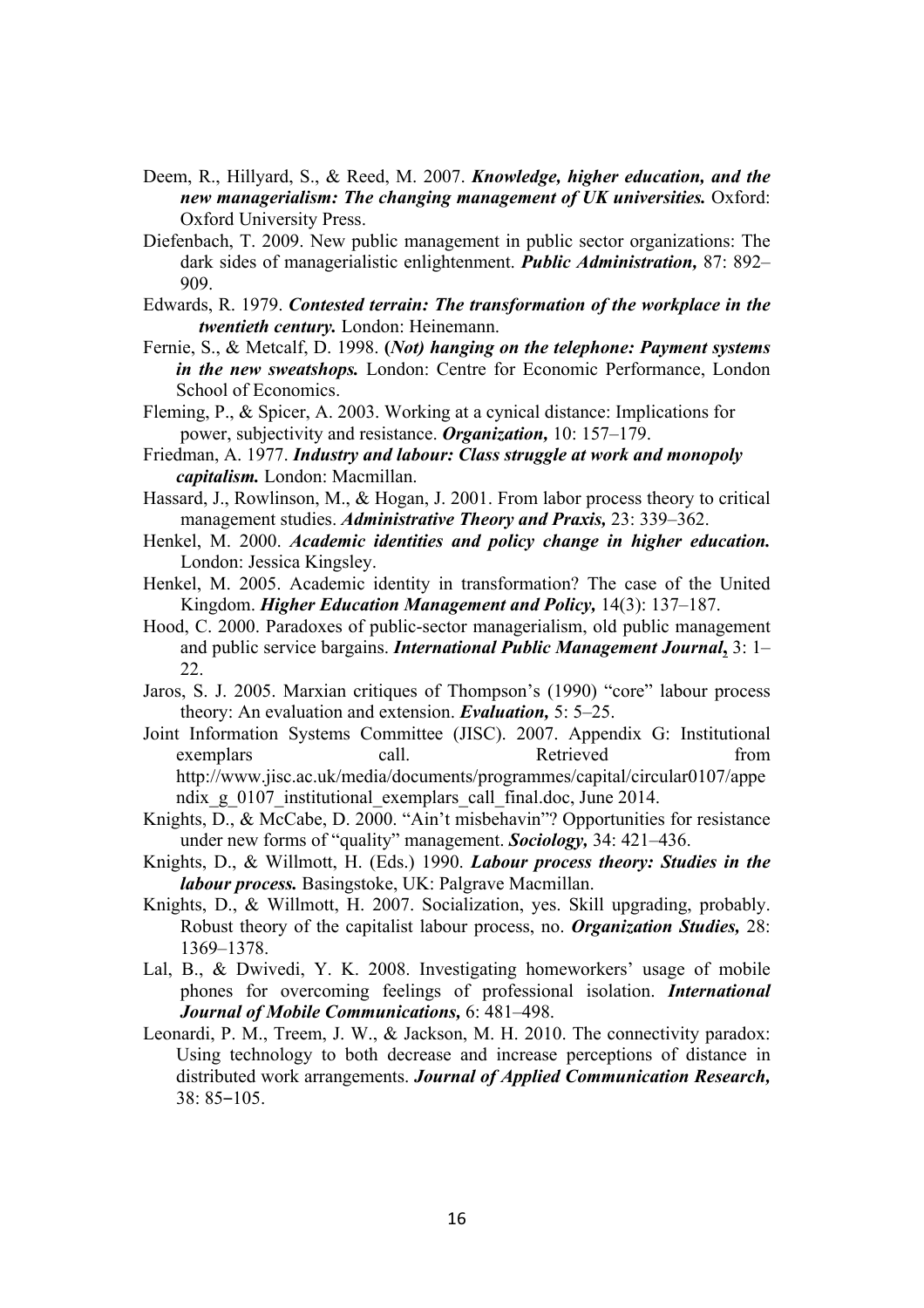- Marx, K. 1867/1990. *Capital: Critique of political economy Volume 1.* London: Penguin Books.
- Mather, K., Worrall. L., & Mather, G. 2012. Engineering compliance and resistance in UK further education: The creation of the Stepford Lecturer. *Employee Relations,* 34(5): 1‒30.
- Menzies, H., & Newson, J. 2007. No time to think: Academics' life in the globally wired university. *Time and Society,* 16: 83–98.
- Morris, D. 2009. LIW final report. Retrieved from http://www.jisc.ac.uk/media/documents/programmes/institutionalinnovation/li wfinalreport.doc, June 2014.
- O'Reilly, D., & Reed, M. 2010. "Leaderism": An evolution of managerialism in UK public service reform. *Public Administration*, 88: 960–978.
- Parker, M., & Jary, D. 1995. The McUniversity: Organization, management and academic subjectivity. *Organization*, 2: 319-338.
- Prasad, P., & Prasad A. 2000. Stretching the iron cage: The constitutions and implications of routine workplace resistance. *Organization Science*, 11: 387– 403.
- Prichard, C., & Willmott, H. 1997. Just how managed is the McUniversity? **Organization Studies,** 18: 287-316.
- Saunderson, W. 2002. Women, academia and identity: Constructions of equal opportunities in the "new managerialism"—A case of "lipstick on the gorilla"? *Higher Education Quarterly,* 56: 376–406.
- Scott, J. 1985. *Weapons of the weak—Everyday forms of peasant resistance*. New Haven, CT: Yale University Press.
- Smith, C. 2008. The short overview of the labour process perspective and history of the International Labour Process Conference. Retrieved from http://www.ilpc.org.uk/Portals/56/ilpc-docs/ILPC-Background.pdf, July 2012.
- Taylor, F. W. 1911. *The principles of scientific management.* New York: Harper.
- Taylor, P., & Bain, P. 2002. "An assembly line in the head": Work and employee relations in the call centre. *Industrial Relations Journal,* 30: 101–117.
- Thompson, P., 1989. *The nature of work: An introduction to debates on the labour process* (2nd ed.). Basingstoke, UK: Macmillan.
- Thompson, P. 2007. Adler's theory of the capitalist labour process: A pale(o) imitation. *Organization Studies*, 28: 1359–1368.
- Thompson, P., & Smith, C. 2009. Labour power and labour process: Contesting the marginality of the sociology of work. *Sociology*, 43: 913–930.
- Trowler, P. R. 1998. *Academics responding to change.* Buckingham, UK: Open University Press.
- Tsoukas, H. 2007. Introduction to the forum on "The future of critical management studies: A paleo-Marxist view." *Organization Studies,* 28: 1309–1311.
- Vallas, S. 2007. Paleo-paralysis? Work, organizations and the labour process debate. *Organization Studies*, 28: 1379-1385.